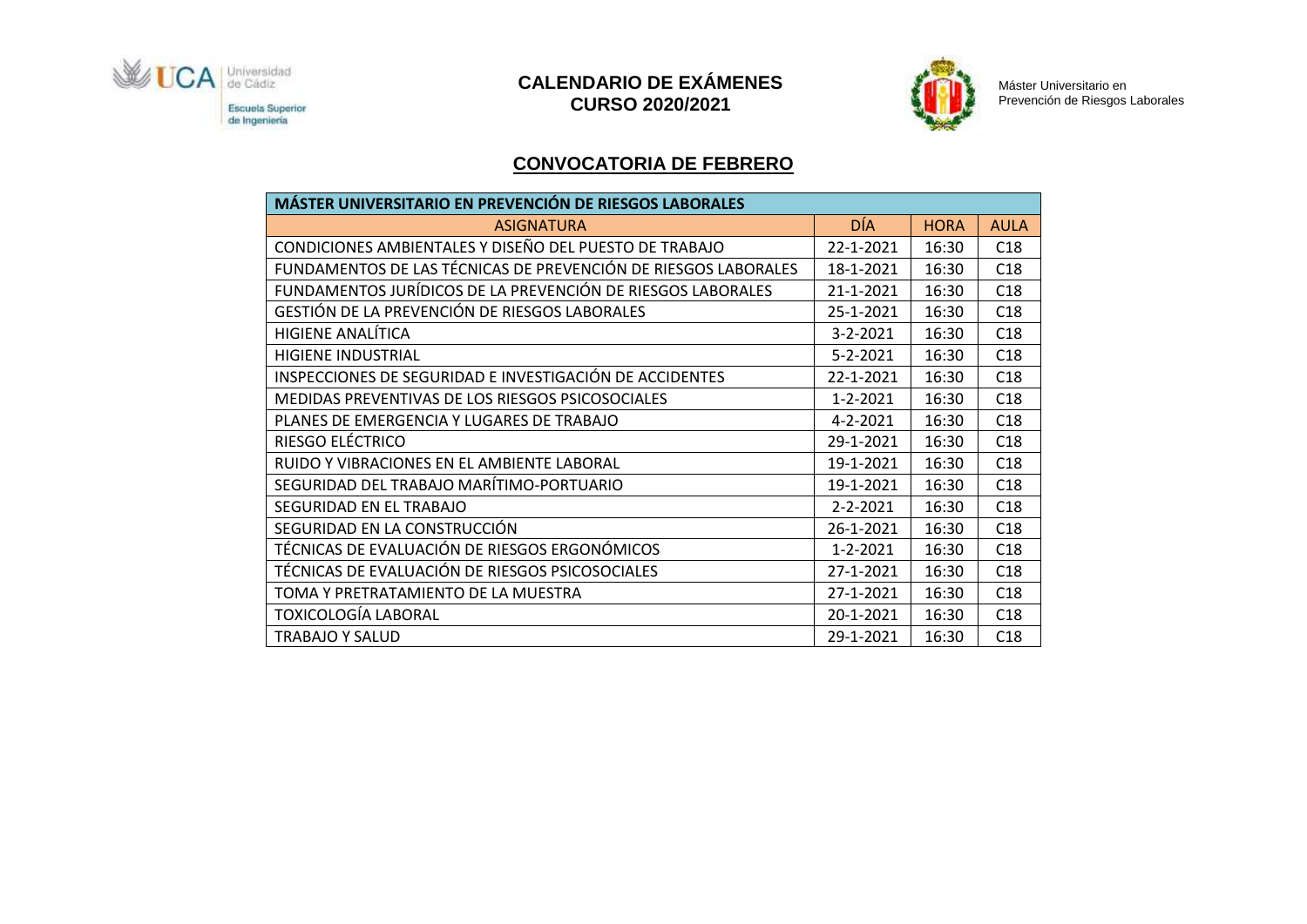

# **CALENDARIO DE EXÁMENES CURSO 2020/2021**



Máster Universitario en Prevención de Riesgos Laborales

### **CONVOCATORIA DE JUNIO**

| <b>MÁSTER UNIVERSITARIO EN PREVENCIÓN DE RIESGOS LABORALES</b> |                |             |             |  |  |
|----------------------------------------------------------------|----------------|-------------|-------------|--|--|
| <b>ASIGNATURA</b>                                              | DÍA            | <b>HORA</b> | <b>AULA</b> |  |  |
| CONDICIONES AMBIENTALES Y DISEÑO DEL PUESTO DE TRABAJO         | 24-6-2021      | 16:30       | C18         |  |  |
| FUNDAMENTOS DE LAS TÉCNICAS DE PREVENCIÓN DE RIESGOS LABORALES | 25-6-2021      | 16:30       | C18         |  |  |
| FUNDAMENTOS JURÍDICOS DE LA PREVENCIÓN DE RIESGOS LABORALES    | 23-6-2021      | 16:30       | C18         |  |  |
| GESTIÓN DE LA PREVENCIÓN DE RIESGOS LABORALES                  | 21-6-2021      | 16:30       | C18         |  |  |
| <b>HIGIENE ANALÍTICA</b>                                       | 22-6-2021      | 16:30       | C18         |  |  |
| <b>HIGIENE INDUSTRIAL</b>                                      | $9 - 6 - 2021$ | 9:30        | C18         |  |  |
| INSPECCIONES DE SEGURIDAD E INVESTIGACIÓN DE ACCIDENTES        | 14-6-2021      | 16:30       | C18         |  |  |
| MEDIDAS PREVENTIVAS DE LOS RIESGOS PSICOSOCIALES               | 18-6-2021      | 16:30       | C18         |  |  |
| PLANES DE EMERGENCIA Y LUGARES DE TRABAJO                      | 17-6-2021      | 16:30       | C18         |  |  |
| RIESGO ELÉCTRICO                                               | 16-6-2021      | 16:30       | C18         |  |  |
| RUIDO Y VIBRACIONES EN EL AMBIENTE LABORAL                     | $9 - 6 - 2021$ | 16:30       | C18         |  |  |
| SEGURIDAD DEL TRABAJO MARÍTIMO-PORTUARIO                       | 8-6-2021       | 16:30       | C18         |  |  |
| SEGURIDAD EN EL TRABAJO                                        | 11-6-2021      | 9:30        | C18         |  |  |
| SEGURIDAD EN LA CONSTRUCCIÓN                                   | 28-6-2021      | 16:30       | C18         |  |  |
| TÉCNICAS DE EVALUACIÓN DE RIESGOS ERGONÓMICOS                  | 18-6-2021      | 16:30       | C18         |  |  |
| TÉCNICAS DE EVALUACIÓN DE RIESGOS PSICOSOCIALES                | 11-6-2021      | 16:30       | C18         |  |  |
| TOMA Y PRETRATAMIENTO DE LA MUESTRA                            | 15-6-2021      | 16:30       | C18         |  |  |
| <b>TOXICOLOGÍA LABORAL</b>                                     | 10-6-2021      | 16:30       | C18         |  |  |
| <b>TRABAJO Y SALUD</b>                                         | 24-6-2021      | 9:30        | C18         |  |  |